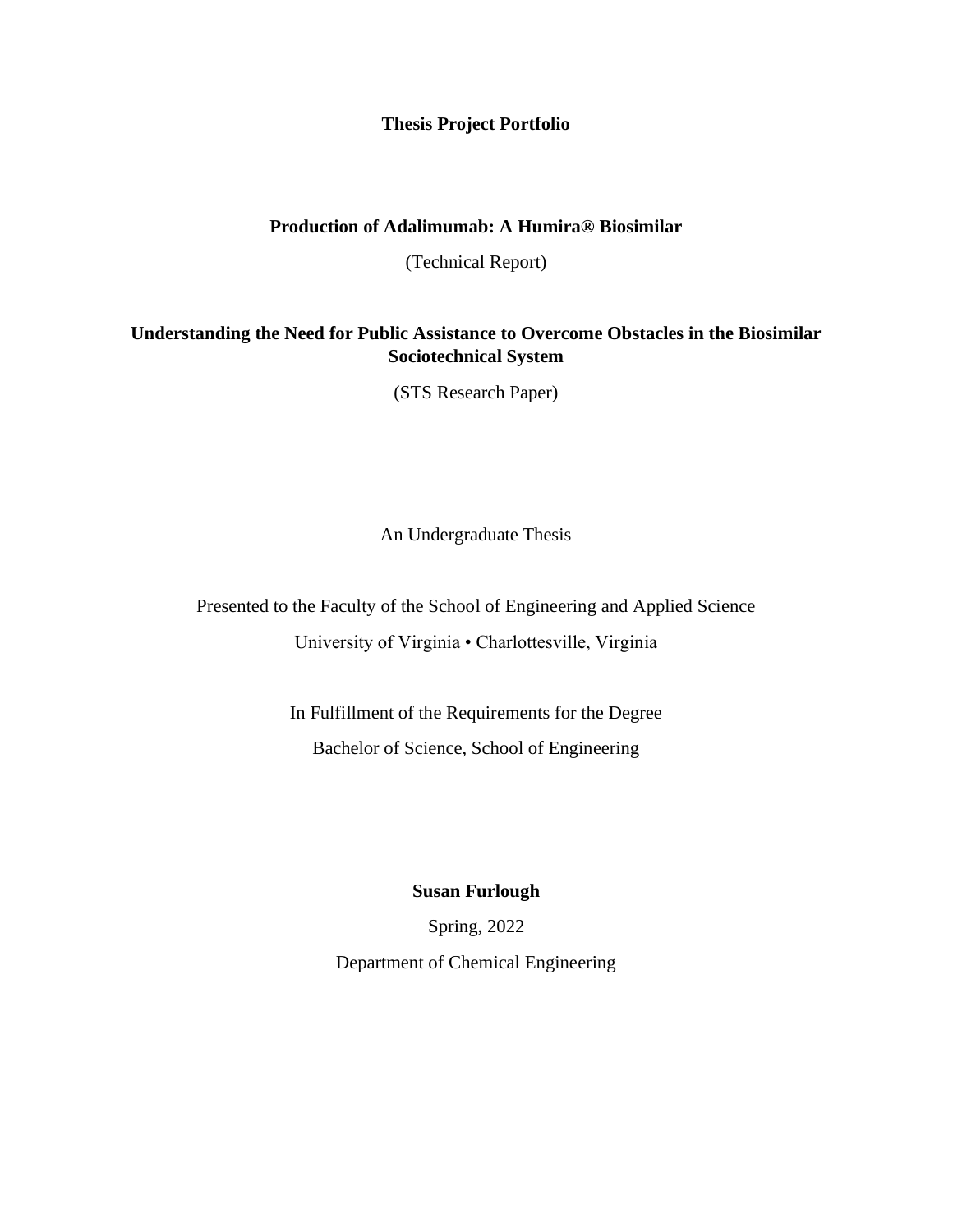# **Table of Contents**

Sociotechnical Synthesis

Production of Adalimumab: A Humira® Biosimilar

Understanding the Need for Public Assistance to Overcome Obstacles in the Biosimilar Sociotechnical System

Prospectus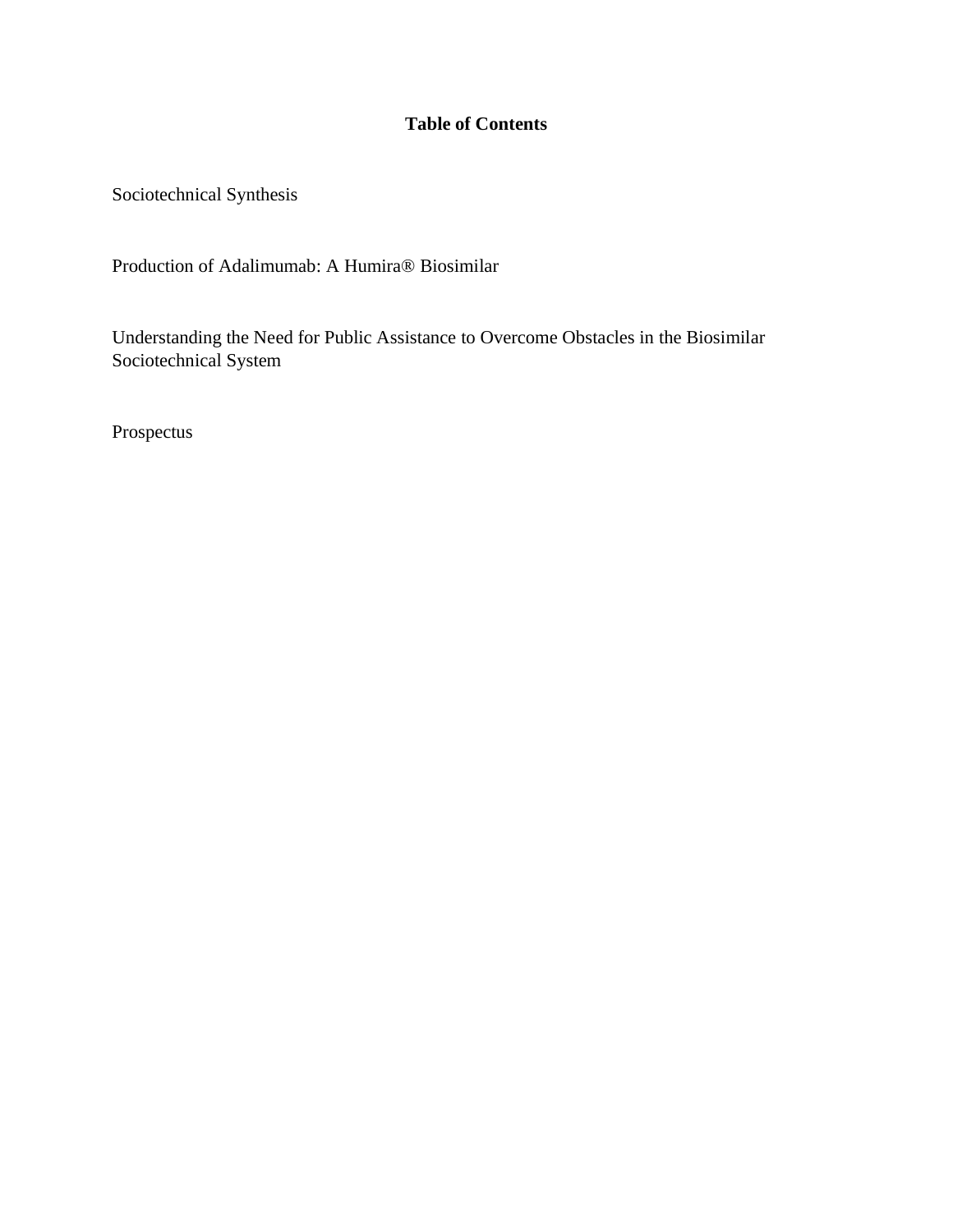#### **Sociotechnical Synthesis** (Executive Summary)

#### *Increasing Access to Medicine with Generic Drugs*

Due to the high cost of medicines, many patients are not able to afford needed and life improving treatments. One solution to this problem is the introduction of generic medicines, which are drugs designed to mimic existing and expensive therapeutics. Generic medicines have the potential to increase access to medicine by being sold at a lower price than the originator drug and increasing market competition. One therapeutic of particular interest is Humira® as it is consistently the top grossing pharmaceutical product with no generic on the market. Therefore, for my technical project, my capstone team designed a manufacturing process to produce a generic version of Humira. In order to determine if this design would be effective in increasing patient access, my STS research analyzed the success of generic drugs at lowering the cost of medicine and penetrating the market.

The manufacturing design details the steps required to produce 60 kg of a generic version of Humira in 7 months, which would occupy approximately 10% of the current Humira market. Our team designed the process to be continuous and to implements single-use equipment. These manufacturing techniques increase process productivity by producing large cell densities and decreasing downtime between batches. The designed upstream process produces 12.8 kg of product during 30 days of continuous processing in a 500 L perfusion bioreactor. The solution produced in the bioreactor is then purified in a downstream process with a product recovery of approximately 79%. The downstream process was designed to have 11 steps including filtration, chromatography, and viral clearance methods. Although our team is selling our product for 30% less than Humira, our results show that implementing this process would be highly profitable.

1